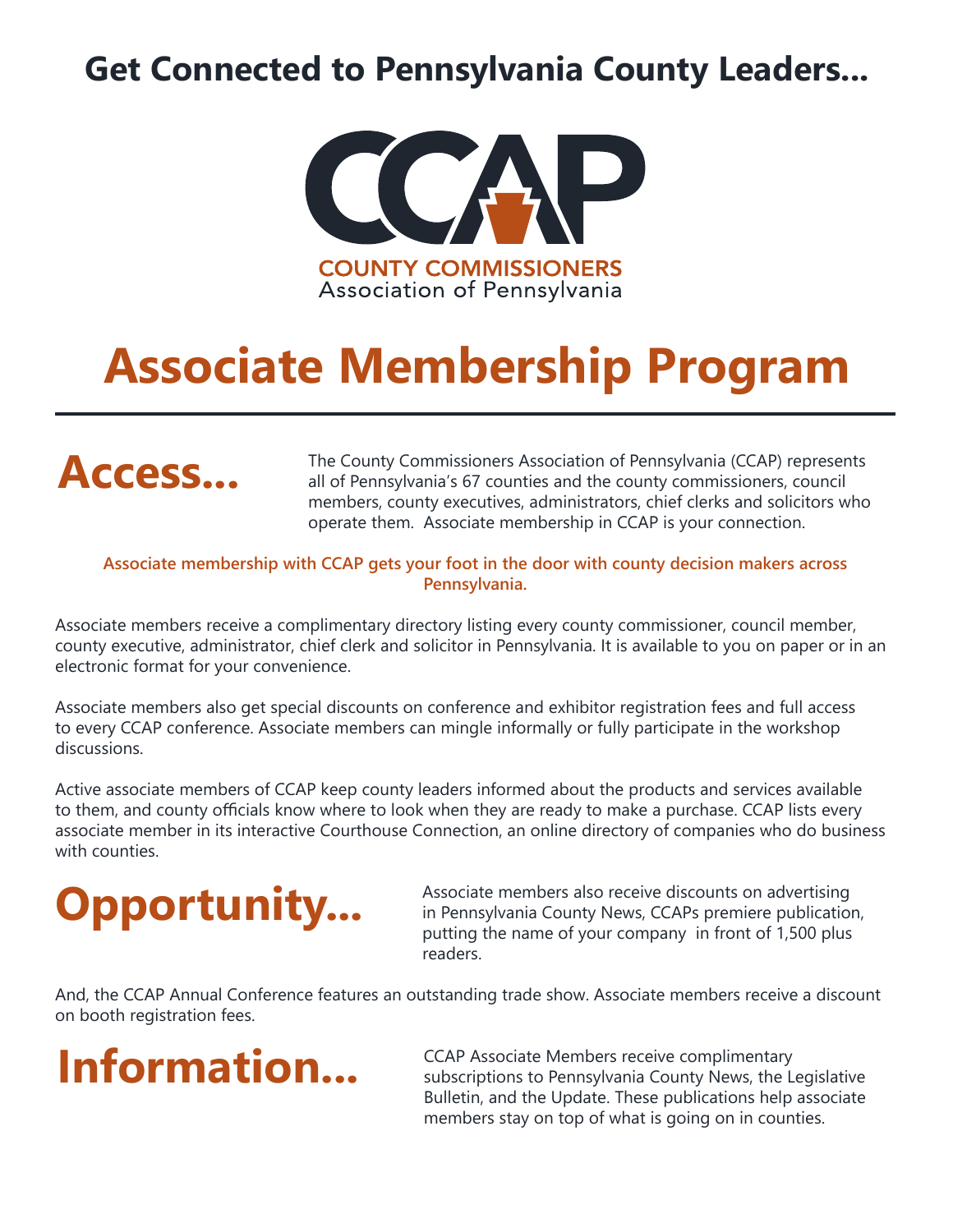## **Advertise!**

The Pennsylvania *County News* magazine is the premiere publication of the County Commissioners Association of Pennsylvania. The News serves as a mouthpiece for county and local government issues and provides education and information about counties to its 1,500 plus readers.

County leaders have come to trust the Pennsylvania County News for the most up-todate information about issues and ideas. Advertising in the magazine puts the name of companies who do, or want to do, business with counties directly in front of those county decision makers.



#### **Pennsylvania County News is the only magazine for and about Pennsylvania's county government leaders.**

Pennsylvania County News puts a spotlight on the issues and challenges county leaders are facing right now. County leaders turn to the News for solutions.

### **Get Your Name on the List!**

CCAP lists every associate member in its interactive Courthouse Connection, an online directory of companies who do business with counties. This "members only" directory is a great resource for county decision makers. Every associate member is listed by company name with contact information.

### **Be a Conference Sponsor!**

CCAP hosts several Conferences and special events each year. In becoming a Conference sponsor you can get your company logo or the name of your firm in front of county officials throughout the Conference registration, general sessions, refreshment breaks, receptions, in the program, on the Conference mobile app and more.

CCAP offers the following sponsorship levels: blue ribbon (\$7,500), red ribbon (\$5,000), white ribbon (\$2,000) and patron Conference sponsors (\$1,000) at each event. Each sponsorship offers a different level of exposure to the Conference attendees with higher levels offering more. Options include a company logo on signs throughout the Conference, company logos dispayed on the "big screen" before each general session or group event, an ad in the program, listings on the Conference mobile app and other special recognition.

## **Join as a Technology Vendor Partner!**

Does your company specialize in high tech products and services? CCAP's Technology Vendor Partnership Program exists to engage and connect industry leading technology vendors with Pennsylvania county government. The program is designed to deliver opportunities for technology vendors to share, present and interact with county government officials on cybersecurity, current technology trends and initiatives, and to provide products, services, and cost-saving programs and solutions for technological support, advancement, and betterment of all 67 counties. All opportunities offered are to help you connect with county IT Directors and CIO's in Pennsylvania.